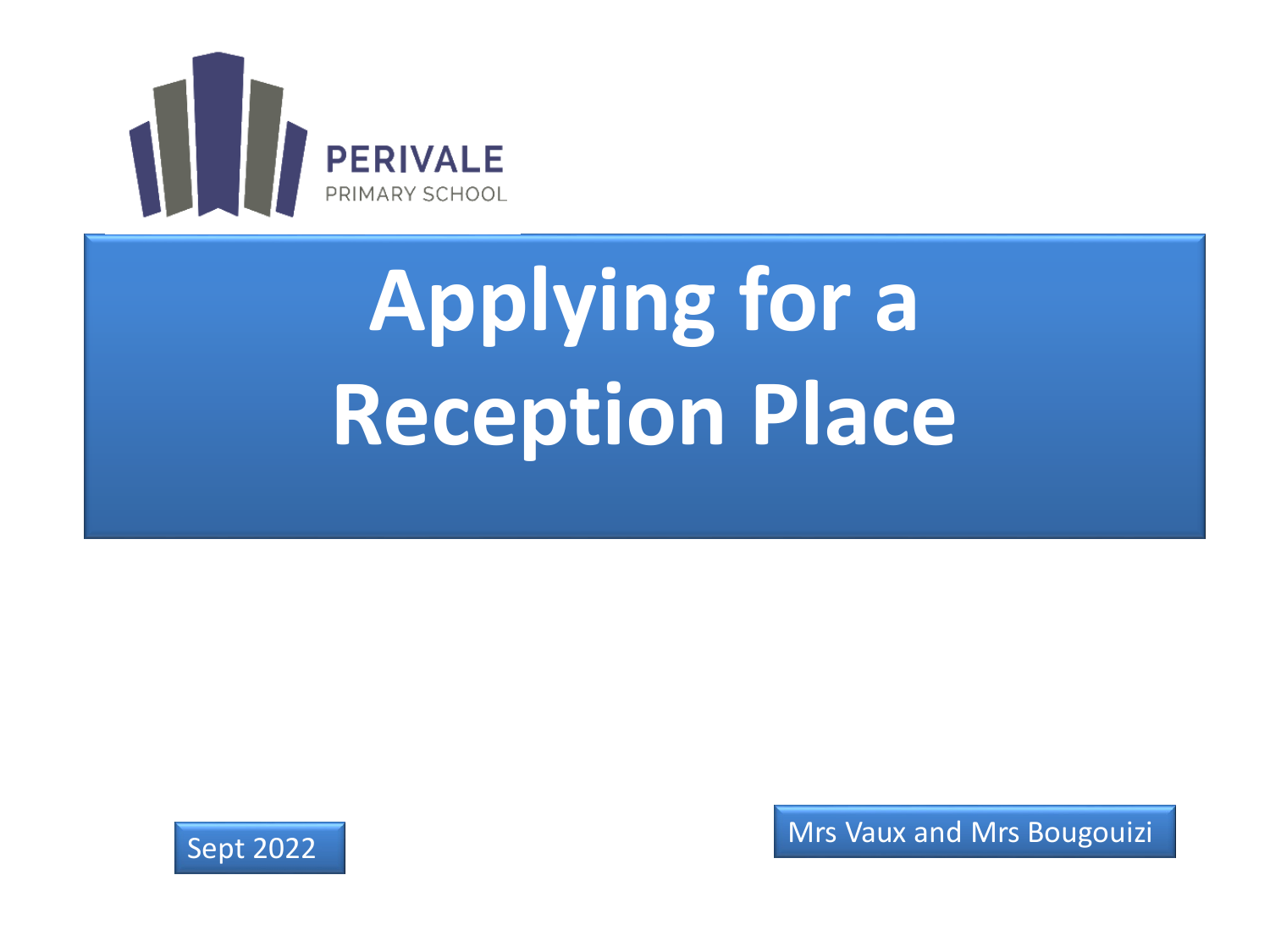![](_page_1_Picture_0.jpeg)

## What do you need to do?

#### Find out about your local Primary Schools

#### **Visit the schools**

Details on the website or directly from the schools Please check if they are doing virtual or on site visits

.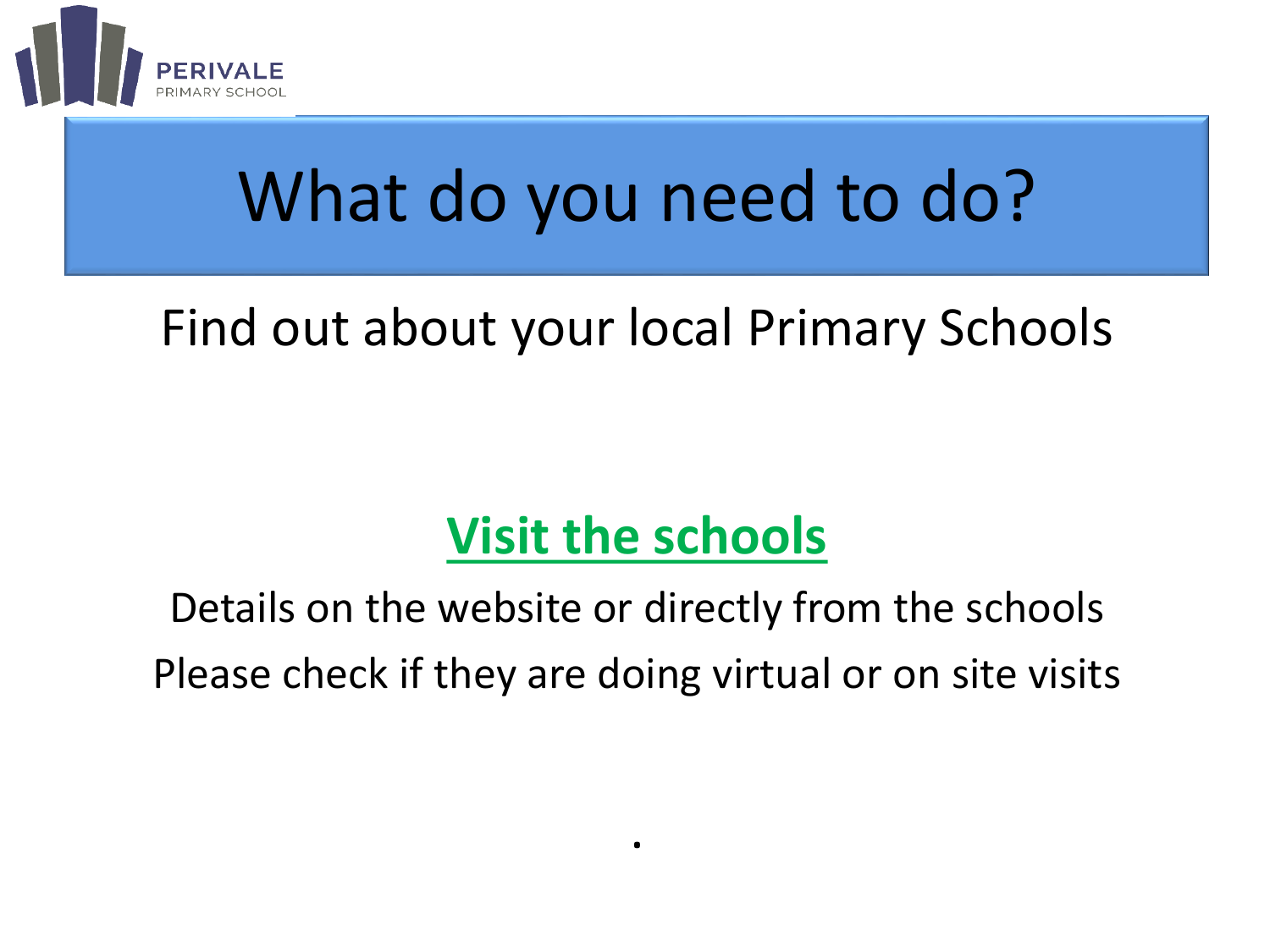![](_page_2_Picture_0.jpeg)

# **Also**

• Read the school prospectus on line at:

#### [www.ealing.gov.uk/admissions](http://www.ealing.gov.uk/admissions) ( )r www.brent.gov.uk/admissions

• Check the admissions criteria

Every year parents are disappointed because they apply to schools where they do not meet the criteria: siblings, additional needs, how far you live from the school.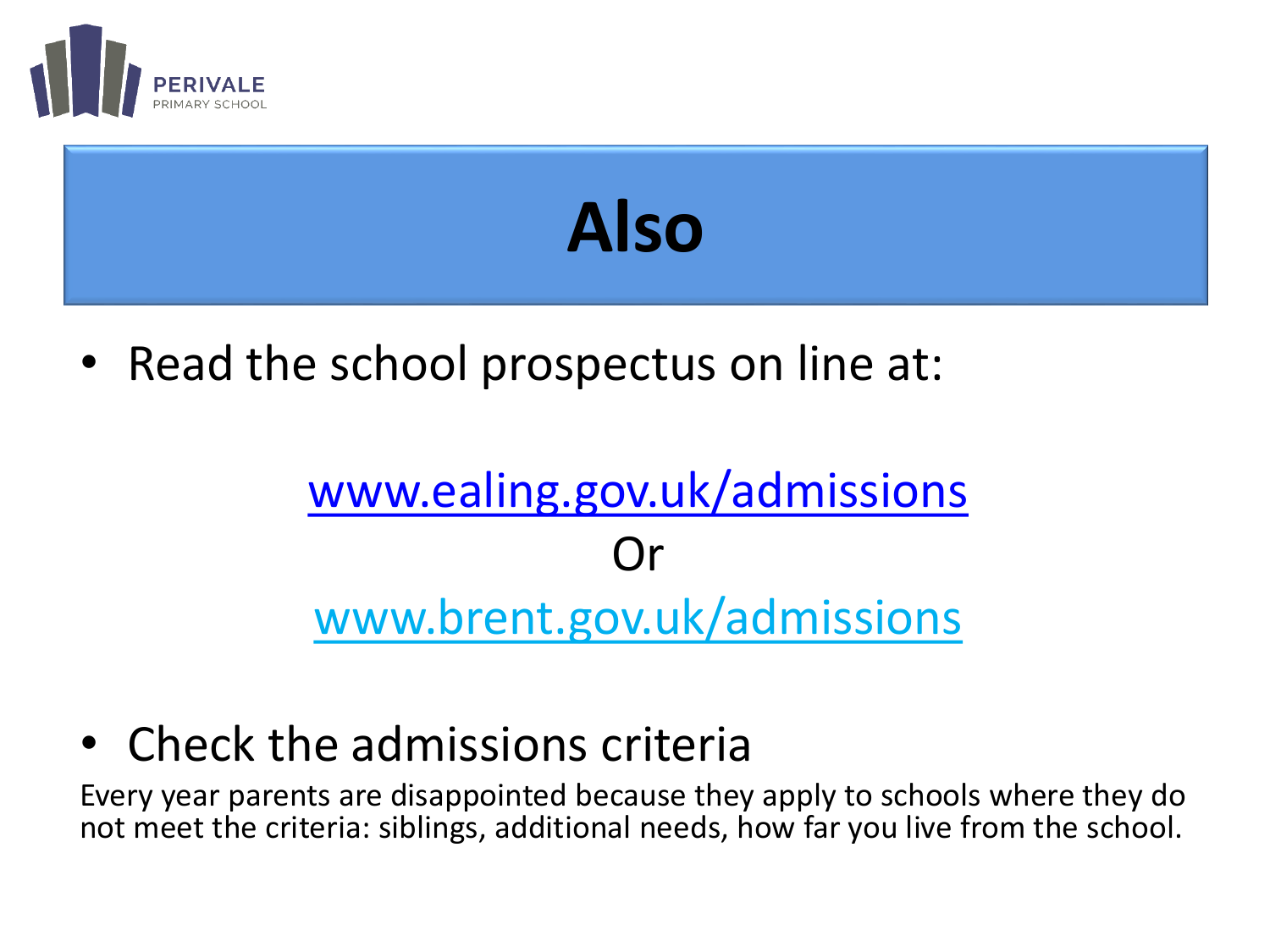![](_page_3_Picture_0.jpeg)

### **Once you have made your choices**

#### Complete an **online** application form **[www.eadmissions.org.uk](http://www.eadmissions.org.uk/)**

**You can choose up to 6 schools**

#### **Please remember**

Faith schools also require a separate application form to be completed – available from direct from the school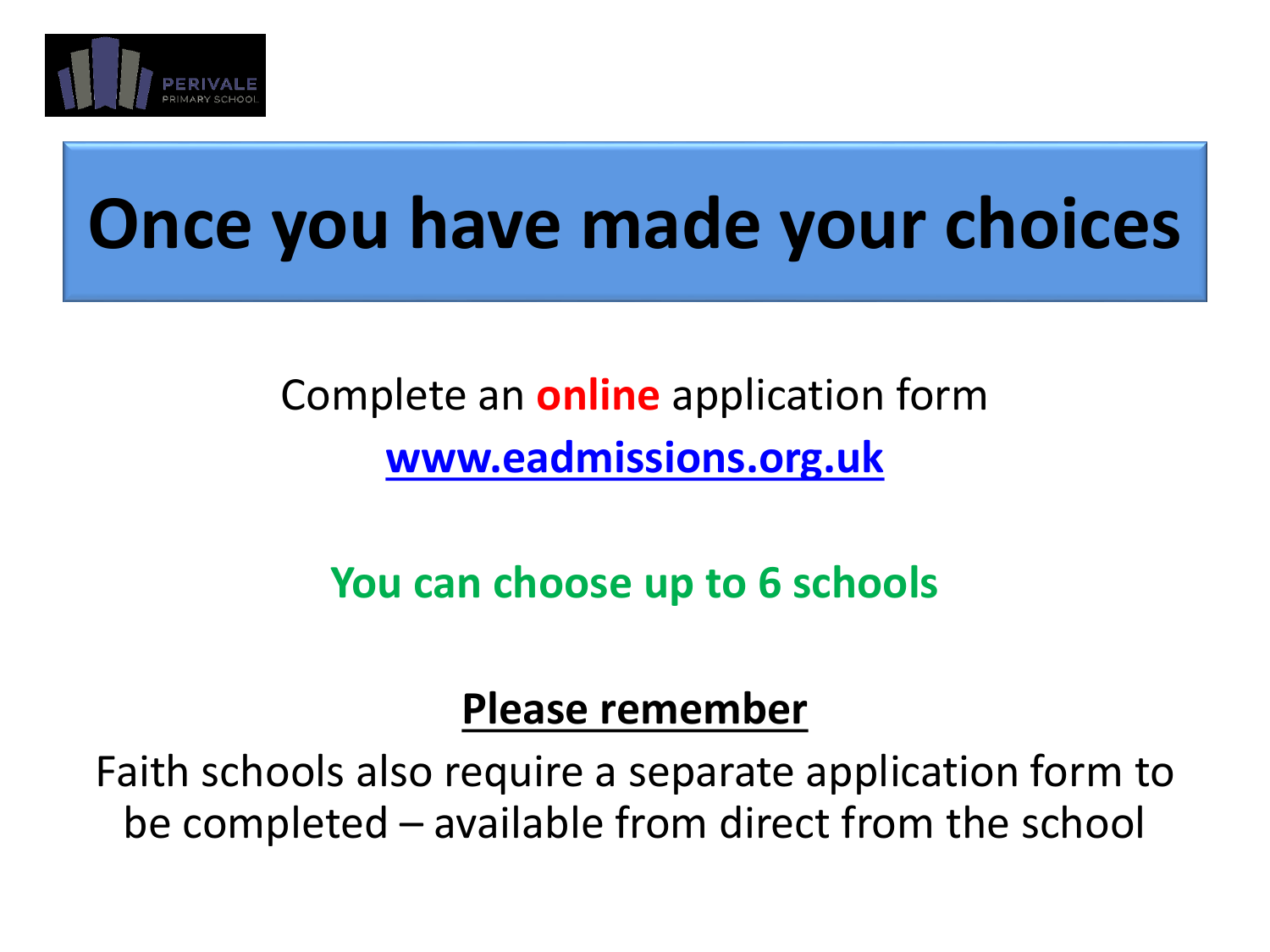![](_page_4_Picture_0.jpeg)

### **Registering online**

- **You need to register first at [www.eadmissions.org.uk](http://www.eadmissions.org.uk/)**
- **You will receive an email with log in details and a password**
- *If you have already processed a Primary or High School Application for another child you will already a been issued with a username and password*
- **You will then be able to fill in, complete and submit your application online**
- **You will be given a unique reference number when you have successfully submitted your application. Keep it safe!**
- If you are applying for Voluntary Aided School or Faith school you may need to complete Supplementary Information form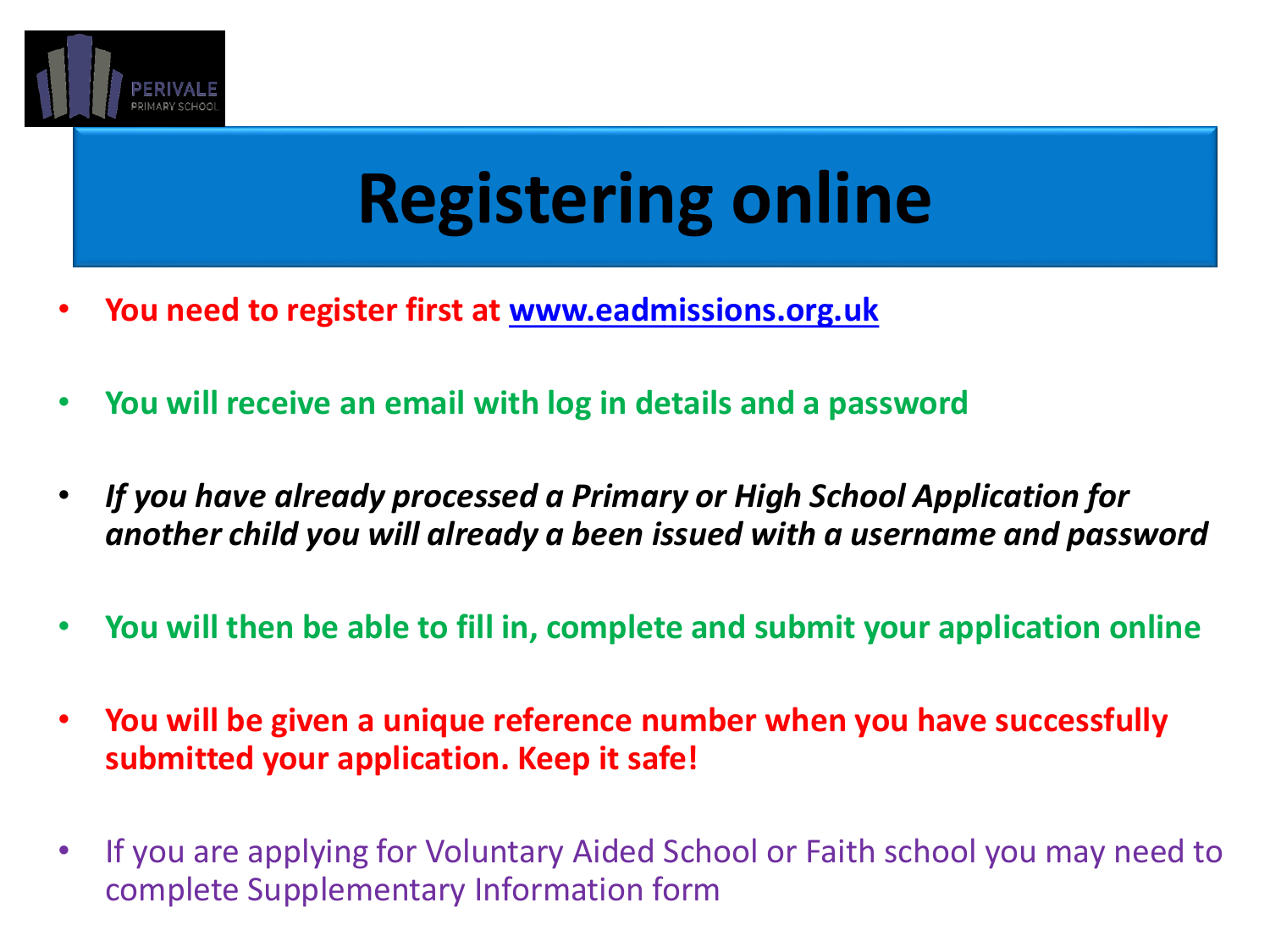![](_page_5_Picture_0.jpeg)

### Documents

• Proof of date of birth.

(Proof of address no longer required)

• You can scan the birth certificate and attach it to your online form. If you are unable to scan and upload please bring your child's proof of DOB to the school office and we will send it to the LA on your behalf.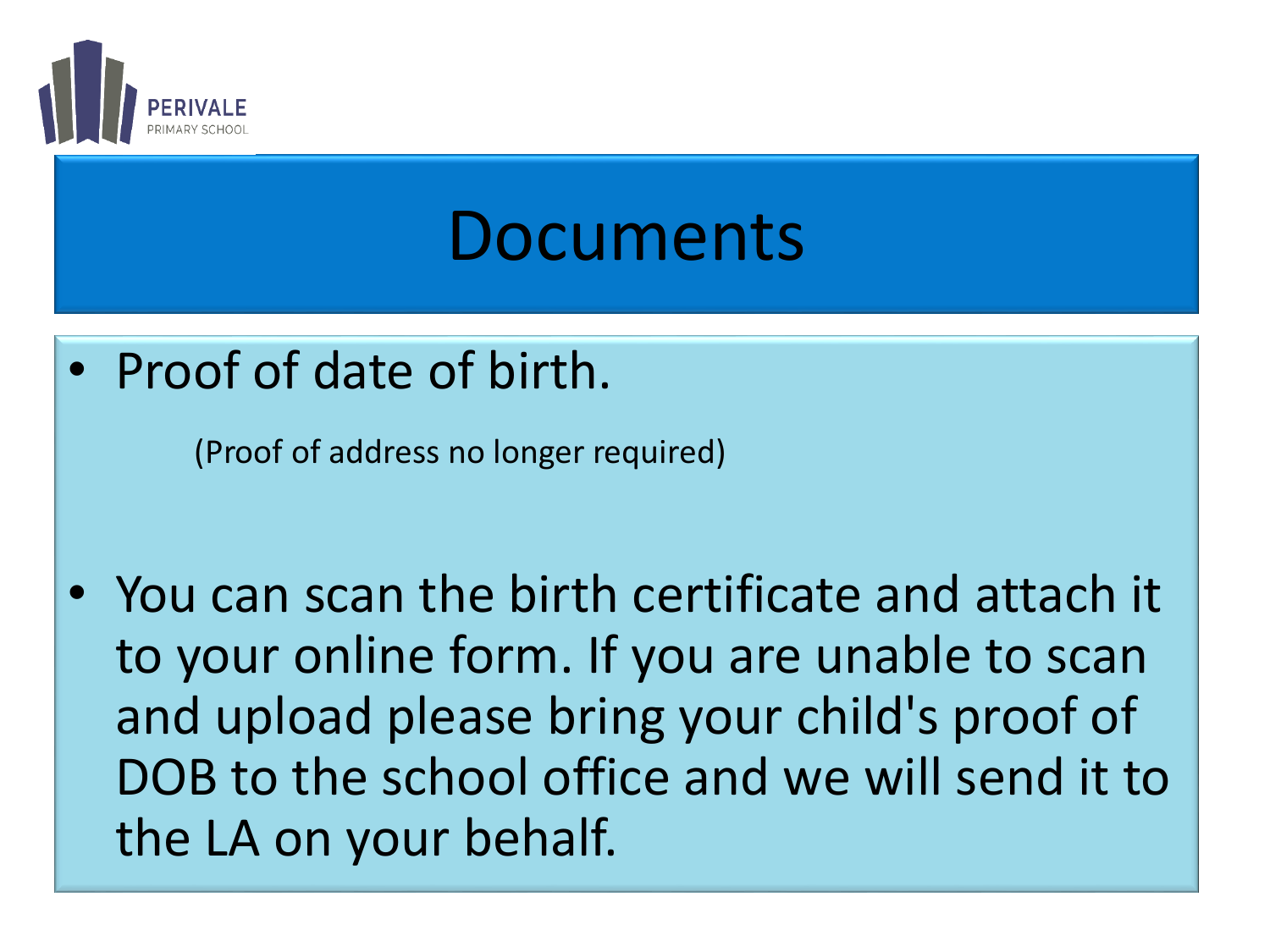![](_page_6_Picture_0.jpeg)

### **Deadlines**

#### **Closing date to submit applications via Perivale Primary** 15 January 2022.

**If you attend our nursery please email your 16 digit reference number to Psa@Perivale.ealing.sch.uk**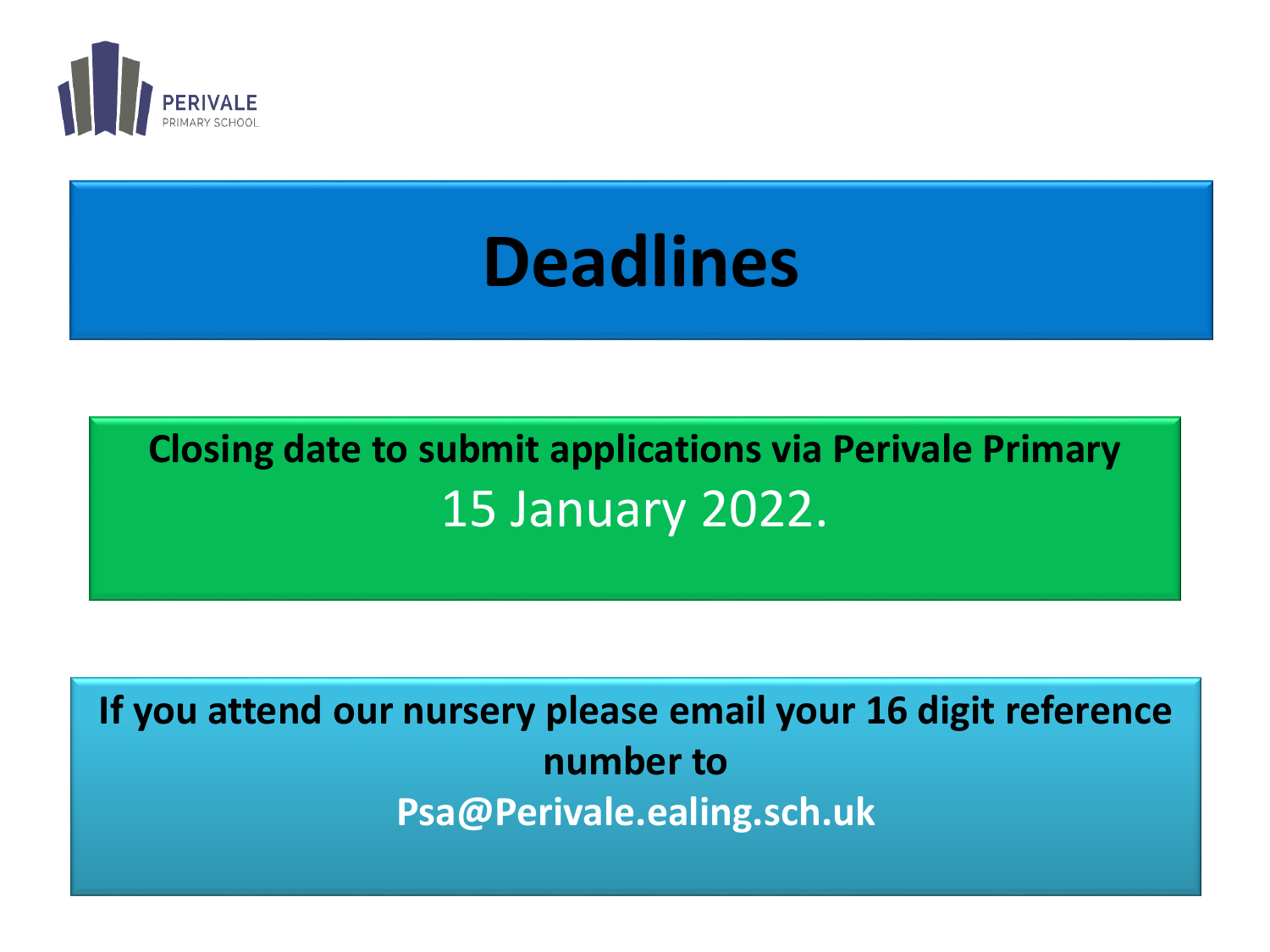![](_page_7_Picture_0.jpeg)

![](_page_7_Picture_1.jpeg)

### After 5pm on **16 April 2022** by email

If the LA are unable to offer you a place at any of your preferred schools you will be offered a place at the school closest to your home address that has a vacancy.

We strongly advise parents to accept the place offered until you have secured a place at a preferred school.

You will remain on the waiting lists of schools higher on your preference list

#### **Deadline to respond to your offer: 30th April 2022**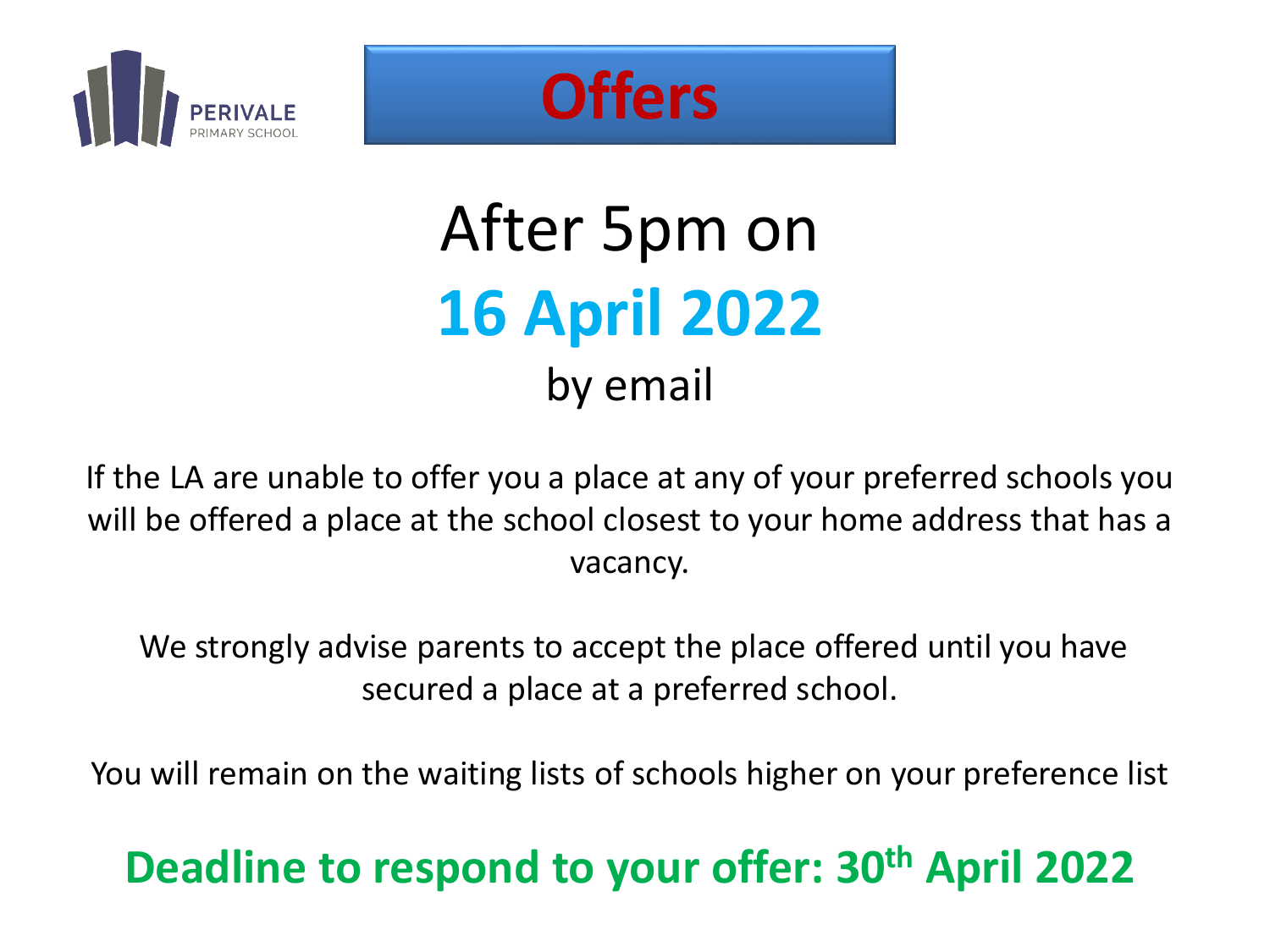![](_page_8_Picture_0.jpeg)

![](_page_8_Picture_1.jpeg)

#### You can choose up to 6 schools

### If you are not happy with your offer **DO NOT DECLINE IT**

You will automatically be registered on the waiting list for your higher preference schools.

There is an Appeals Process which we can help you with if you feel you have a strong case.